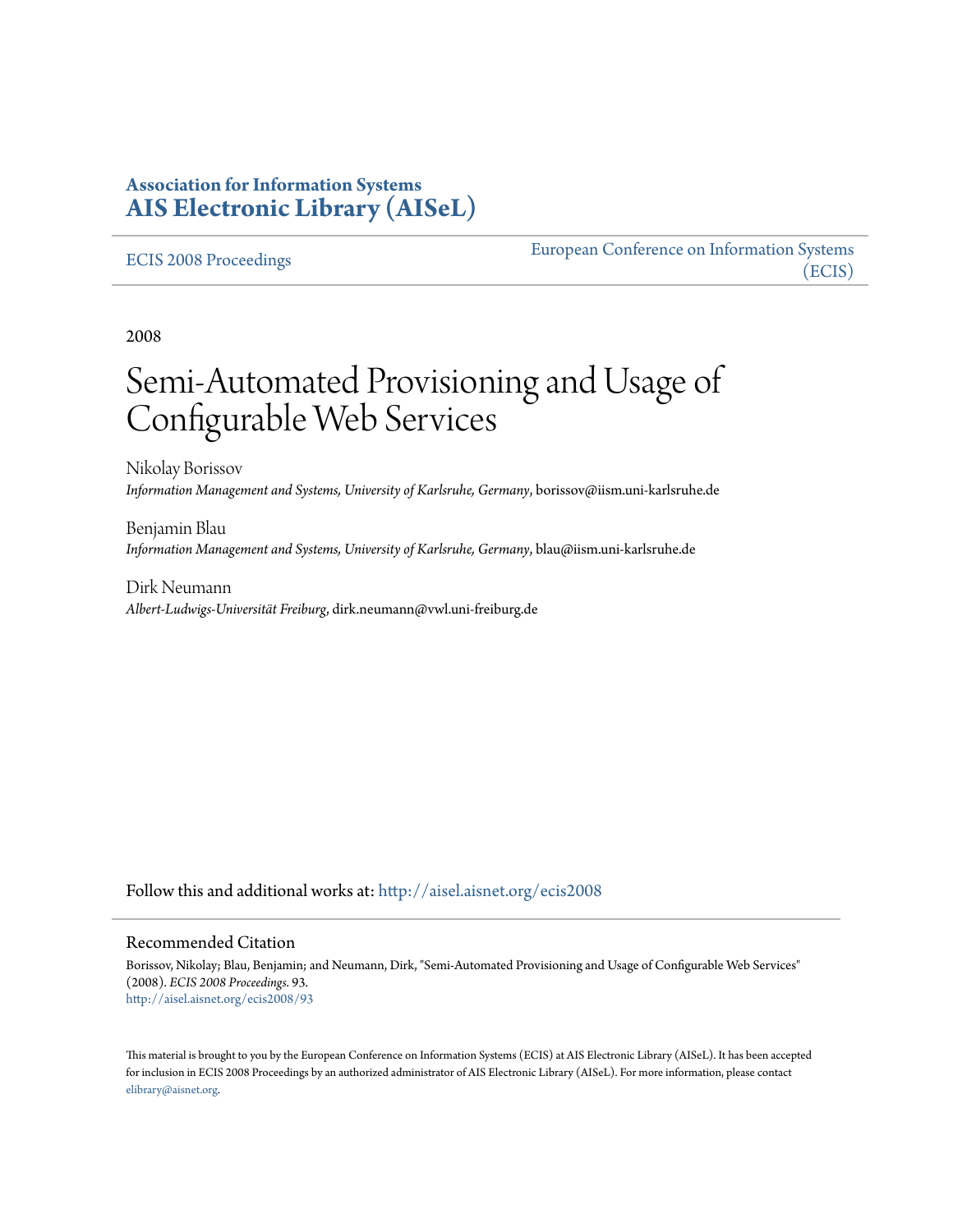# **SEMI-AUTOMATED PROVISIONING AND USAGE OF CONFIGURABLE SERVICES**

- Borissov, Nikolay, University of Karlsruhe, Englerstrasse 14, 76131 Karlsruhe, Germany, borissov@iism.uni-karlsruhe.de
- Blau, Benjamin, University of Karlsruhe, Englerstrasse 14, 76131 Karlsruhe, Germany, blau@iism.uni-karlsruhe.de
- Neumann, Dirk, University of Freiburg, Platz der Alten Synagoge, 79085 Freiburg, Germany, dirk.neumann@vwl.uni-freiburg.de

## Abstract

*Although the amount of offered Web services is continuously increasing and the Internet of products shifts more and more towards an Internet of services there is still a big lack of efficient service allocation and price determination. Currently, services are mostly charged as flat fees and pay-peruse prices. Albeit static pricing is the most common pricing scheme, dynamic and decentralized service environment requires highly adaptable mechanism for allocation and price determination. As the state and context of services change rapidly prices and allocations are continuously fluctuating. The contribution of this paper is fourfold. Firstly, we introduce three business scenarios for trading web-based services. Secondly, we analyze design requirements for semi-automated trading of web services. Thirdly, we propose and define a model approach for trading Internet services. Finally, using this model, we specify bid extensions for common resource and service description languages. We evaluate our model by analyzing the introduced concepts and giving examples using the specified bidding language. We ran a simulation with the implemented prototype showing the appliance and flexibility of the model.* 

*Keywords: Semantic Model, Service Provisioning, Strategic Bidding, Pricing.*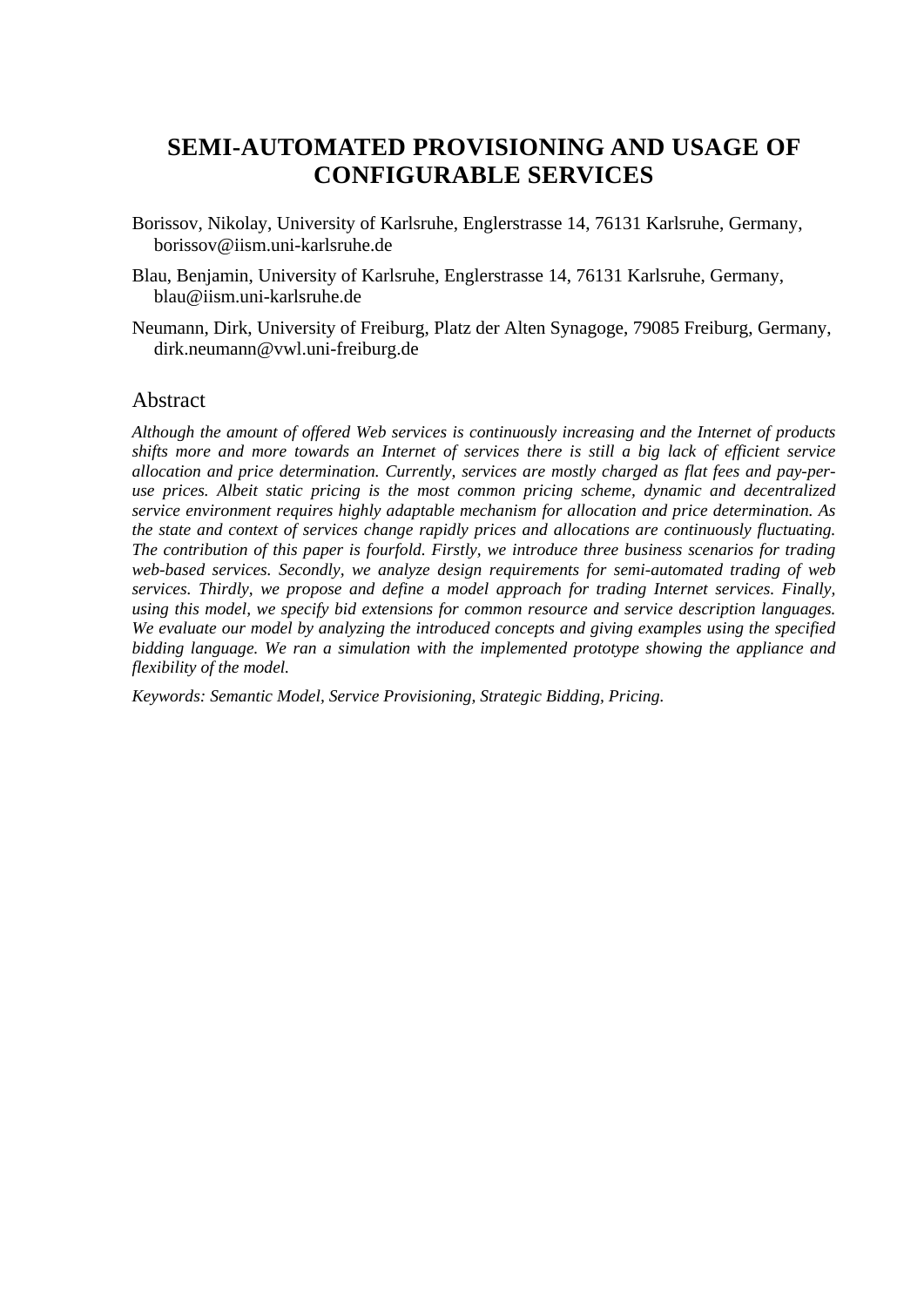# **1 INTRODUCTION**

In recent years there has been a rapid change in Web service technologies, their provisioning and ways of consumption. Web services are broadly distributed and used by a vast variety of different consumers with different objectives. On the one hand, there are Web service offerings providing functionality for social and communication purpose like  $Flickr^1$  or del.icio.us<sup>2</sup>. On the other hand Web services are used by companies providing valued-added business functionality in all fields of enterprise activities. Some examples are Xignite<sup>3</sup> or Reuters which offer finance services for a large number of different users. Another example is StrikeIron<sup>4</sup> which provides Web services in the field of CRM, Business Intelligence and data cleansing and processing. Another fast growing field of Web service application is cloud computing. Companies like Amazon (EC2) or Google offer Web service access to clouds of computer systems providing computing power for end-users and businesses.

Although the amount of offered Web services is continuously increasing and the Internet of products shifts more and more towards an Internet of services there is still a lack of efficient service allocation and price determination. Currently services are mostly charged flat fees and pay-per-use prices. Static pricing is the most common used pricing scheme. This fact is controversial because especially in short-living and highly-adaptable environments such as service markets there is a great demand for mechanisms providing dynamic and fast changing service allocation and pricing.

The so-called Internet of services requires models for automated and economically efficient allocation of distributed web services. Moreover, to provide and retrieve services one requires common service ontology – common semantic model of services and their attributes as well as a language to describe the service offers and bids. Autonomous agents trade the providers' services on a web service market and also allocate services for consumers' applications on demand.

The paper is structured in eight sections. In section 2, we introduce three business scenarios for trading web-based services. The first scenario describes a situation, where a provider offers a raw service such as computing power or storage. In the second scenario, an application service is allocated among service requesters. The third scenario illustrates a situation, where a consumer composes a complex service from decentralized providers. In section 3, we analyze design requirements for our service market model approach. Based on the business models and design requirements, section 4 introduces a model approach for semi-automated bidding. In section 5, we introduce schema extensions for a bidding language of common resource and service description languages. In section 6 we present consumer and provider policies for automated bidding. Finally, in section 7 we evaluate our work and section 8 closes with a conclusion showing open challenges and future work.

## **2 BUSINESS SCENARIOS**

In this section we discuss three use-case scenarios for provisioning and usage of distributed (Web) services. Figure 1 illustrates the communication between service providers and consumers common to all three scenarios. A service provider is specifying an *offer* by defining a service description and pricing information. On the other side, a consumer requests a service by describing his preferences in corresponding service and quality parameters with an assigned price and submits it in a *bid*.

The matching process between *offers* and *bids* is provided through a decentralized matching service, called *Service Market* (*SEM*). The objectives of the SEM is *(i)* to reveal the supply and demand of computational services and *(ii)* to efficiently match descriptions of providers' offers and consumers'

1

<sup>1</sup> http://flickr.com

 $2$  http://del.icio.us

<sup>&</sup>lt;sup>3</sup> http://xignite.com

<sup>4</sup> http://strikeiron.com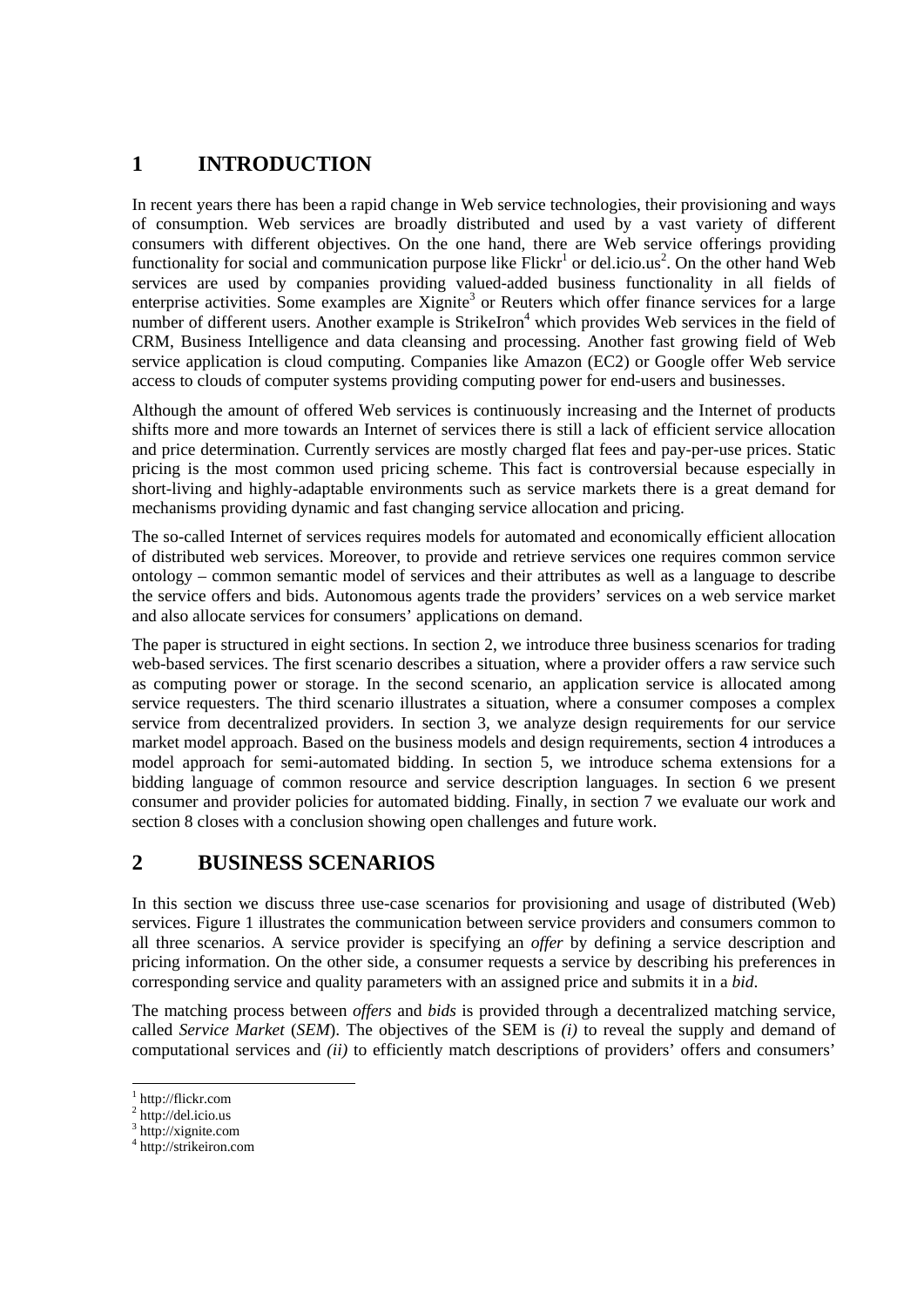bids with respect to their technical and economic descriptions. The technical description includes input and output interfaces, service attributes, hardware characteristics and quality parameters. The economic description consists of attributes like provider's reservation price, consumer's willingness to pay, currency and bid increment. The SEM service will support the matching process through common market mechanisms, e.g. Double, English, Dutch auction and their derivates (Friedman 1984, Wurman 1999) as well as provide the capability to attach custom market mechanisms.



*Figure 1. Business use cases for allocation of Internet services.* 

## **2.1 Scenario 1 - Raw Service Provisioning**

Scenario 1 illustrates the provisioning and usage of pure computational services – *Raw Services* (*RS*) – like CPU, storage and bandwidth. The access to such raw service is enabled through a Web service interface. Prominent examples for such kind of services are Amazon  $EC2<sup>5</sup>$  (Elastic Compute Cloud) or Sun's Grid Computing Utility<sup>6</sup>. A service provider specifies the technical description of the offered *raw service* configuration in terms of service attributes for CPU, memory and storage. The offer is comprised of a charge fee for the service usage in terms of valuation (reservation price) and currency.

Analogously, to execute an application (job), a consumer specifies preferences for the requested CPU, memory and storage characteristics as well as her willingness to pay in terms of valuation and currency. Additionally, she specifies input data – executable, data files and required third party libraries as well as output data formats and target place for the output result.

The SEM Web service is responsible for matching of provider's offers and consumer's bids. The matching process is separated into two steps. First, the SEM matches the technical description part of providers' offers and consumers' bid. The second step performs an economic matching of offers and bids resulting in an allocation of services to consumers' requests and price determination for the usage.

## **2.2 Scenario 2 - Application Service Provisioning**

Second business scenario describes a situation where a provider offers an *application* (Web) *service (ApS)* e.g. database, image rendering, video processing, data mining, financial and backup services. Examples in this field are StrikeIron<sup>7</sup> which provides Web services in the field of CRM, Business

<sup>5&</sup>lt;br>
<sup>5</sup> http://www.amazon.com/gp/browse.html?node=201590011<br>
<sup>6</sup> http://notwork.com

 $6$  http://network.com

<sup>7</sup> http://strikeiron.com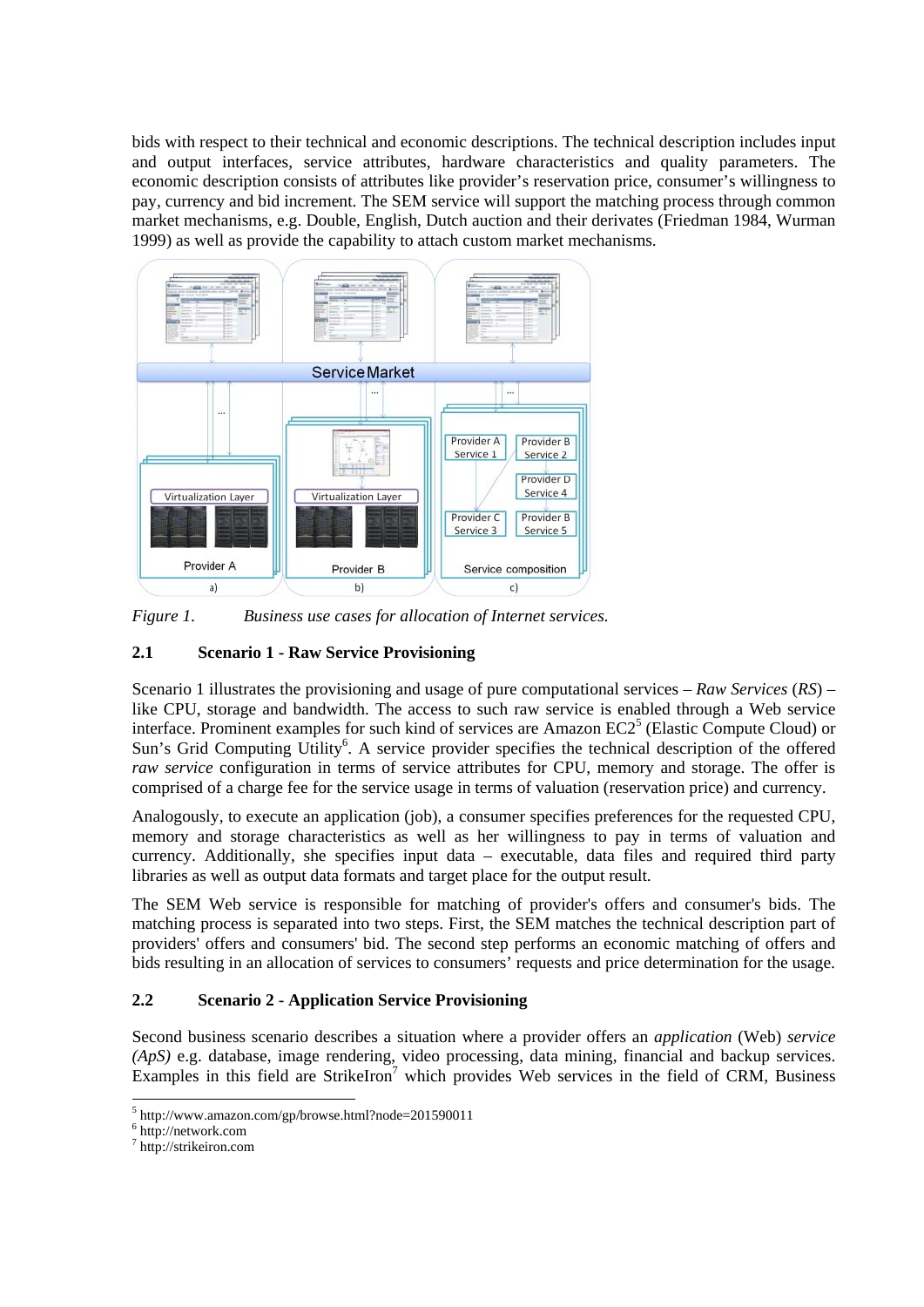Intelligence and data cleansing and processing or Reuters<sup>8</sup> which offers professional service-based solutions for financial data processing and analysis. In our scenario, the provider publishes a service offer with a description of the service in terms of *service* and *quality attributes*, *input* and *output interfaces*, *data formats* as well as *pricing information*. For the description of application services we postulate the existence of a *core service ontology*, which provides taxonomy of basic services consisting of *core service categories* and *service attributes* enriched with semantic information. To ensure that the offered service meets the promised quality of service, the provider can flexibly allocate raw services (section 2.1) on demand. The provider price for the offered application service is calculated by a function depending on the raw service price and the price for the application. In order to satisfy varying consumer requirements, the application service provider offers her application with different levels of quality of services and prices in conjunction to her business model (pricing policy).

A consumer will describe her preferences for the required application service using the same service ontology. The consumer preference includes the requested application service type (e.g. video rendering service), quality parameters (150f/s etc.) and her willingness to pay for this service.

The matchmaking process of the SEM service is more complex than the first scenario, since it has to match more service and quality attributes of the offers and bids.

## **2.3 Scenario 3 -Complex Service Provisioning**

Scenario 3 addresses the case, where a consumer requests the composition of interrelated, compatible (sections 3 and 4) Web services – *complex services (CS)*. An example is the service-oriented business solution Business-by-design<sup>9</sup> by SAP that enables personalized composition of enterprise services. Services can be offered by one or multiple providers. To enable the composition of Web services, we assume that each service i) is accessible through *standardized input* and *output interfaces*, *data formats* and ii) there is a standardized *core service ontology (CSO)* for *service* and *quality attributes*.

Using the CSO, the consumer will specify a set of the requested service types with desired preferences, their interdependencies in terms of input and output interfaces and data formatted as well as the valuation for the whole requested service composition. The SEM will validate the specified service types and will return an allocation only if the services are compatible (section 4).

Based on the CSO, each service provider will offer a well-defined description of her service on the SM. The provider is incentivized to assure service compatibility among the offered services since she can only increase the usage and hence the profit of her service.

In this case, the matchmaking mechanism of the SEM has to allocate the requested service bundle or provide alternative configurations and price offers to the consumer.

# **3 REQUIREMENTS**

Based on the introduced scenarios we derive a set of requirements for semi-automated Web service provisioning and usage. The derivation is based on related works in the fields of web services composition and matching (De Roure et al. 2005, Sycara et al. 2003, Roman 2005), policy-based matching (Berardi et al. 2006, Lamparter and Ankolekar 2007, Milanovic et al. 2003, Stollberg 2005) and business process description and discovery (Benatallah et al. 2005, Sirin et al. 2002).

• R1 - *Service Configurations*: This requirement addresses the ability of a service provider and consumer to specify service configurations at different levels of service quality and price. For example providers of video processing services need to be able to describe (in sense of input and output interfaces) different service configurations to provide desired quality level for a requested price. Moreover, service consumer can require a service with less quality for a lesser price.

<sup>&</sup>lt;sup>8</sup><br><sup>8</sup> http://about.reuters.com/productinfo/financial/<br><sup>9</sup> http://www.com.com/solutions/cmo/husinoschus

<sup>&</sup>lt;sup>9</sup> http://www.sap.com/solutions/sme/businessbydesign/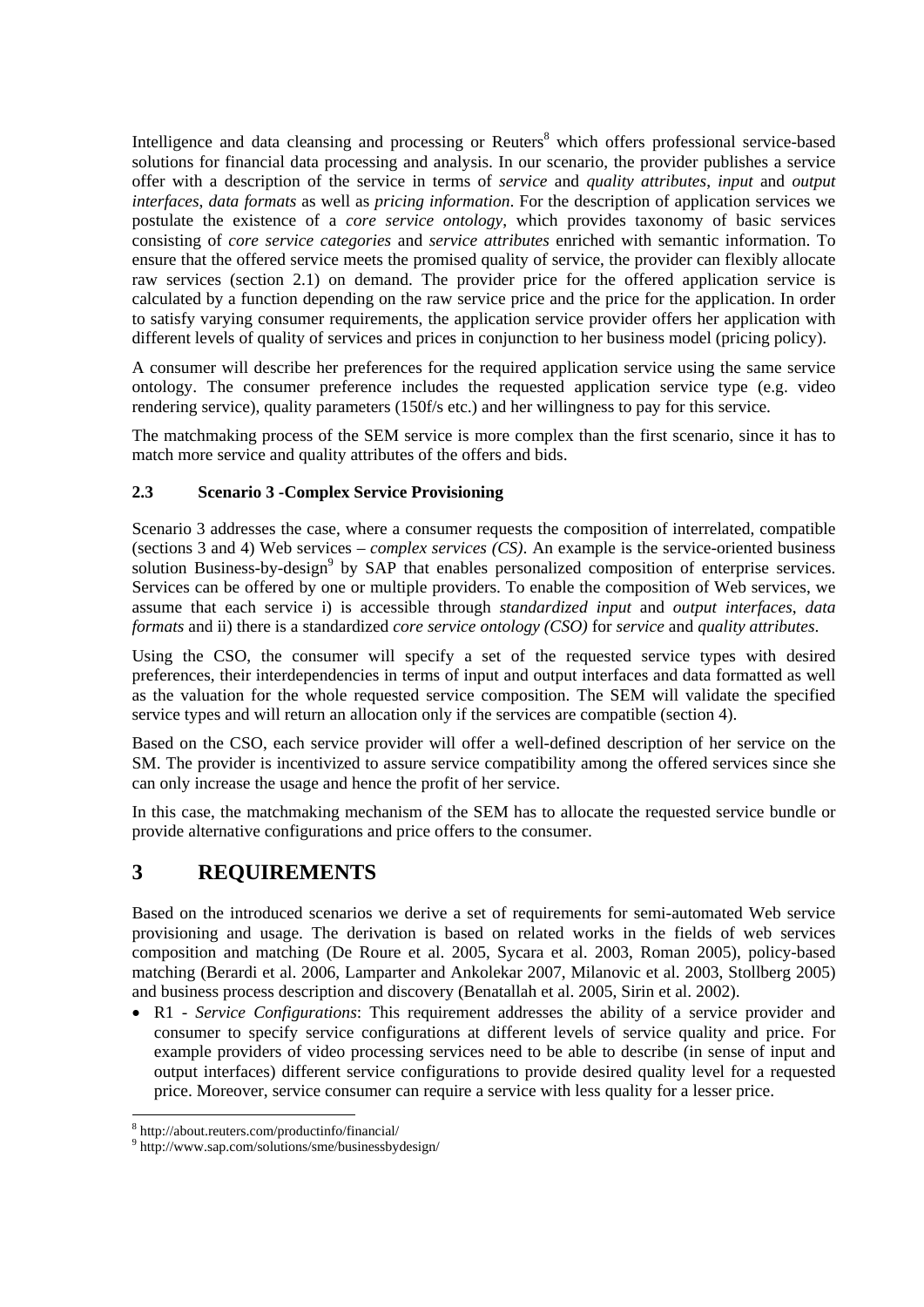- R2 *Context-dependent Preferences*: Service consumers have different preferences about the services they are willing to use, location, qualities, etc. a consumers request and choose a service, taking their own preferences into account, e.g. on service characteristics such as availability, response time, price etc. Therefore, we need a way to describe requests and preferences for particular service configurations declaratively with respect to their attributes.
- R3 *Business Policies Appliance*: The requirement refers to the ability of consumers and providers to describe preferences, utilities and prices as a function of service attribute values and to use declarative rules to model the context-sensitive nature of preferences.
- R4 *Semantic Service Descriptions*: Semantic description languages such as OWL-S and WSMO (Dickinson and Wooldridge 2005; Rao et al. 2004) enable the explicit description of a service and its attributes. Moreover, semantic technologies enable logical reasoning to bridge different levels of abstraction that occur when specifying offers and bids.
- R5 *Service composability and compatibility*: Semantic (Web) service description technologies (Haller et al. 2005) enable modularization and composition of distributed services. However, service composition requires selecting services that are compatible in terms of well defined and standardized interfaces as well as input and output data formats (Stollberg 2005).
- R6 *Efficient service matching*: Requested service configurations should be efficiently matched in terms of interfaces, input and output data formats (Constantinescu et al. 2004; Pahl 2007) with offered services in a specified service repository.

Following the requirements, section 4 explicitly defines a model for service offering and requesting.

## **4 ABSTRACT MODEL**

In order to perform the task of service selection, one requires *(i)* a facility for communicating service offers and bids, *(ii)* a policy for matching and ranking offers to bids (Lamparter et al. 2007). The proposed model illustrates a core approach for description of service offers and bids over service configurations. For the reader's convenience we use UML class diagrams to define OWL concepts and their properties (Brockmans 2004). The core concepts of the model are *Configuration*, *Bid* and *Policy*.



*Figure 2. Abstract Model for service offering and requesting.* 

The concept *Bid* represents both - a service offer and a request. Each bid is associated with a service *configuration*. The semi-automated bid generation process is supported by pre-configured *policies*.

*Definition 1. Configuration:* The concept *configuration* enables including single or collective service description documents into the overall bid document. Moreover the bidder can specify preferences over the requested services using AND, OR and XOR bid constructs.

*Definition 2. Service*: Let  $S = (s_1; \dots; s_{|S|})$  be the set of all services. A service  $s_i \in S$  is described by the tuple  $s_i = (I_i; O_i; C_i)$  where  $I_i$  represents the set of input elements that are required by the service  $S_i$  and  $O_i$  the set of output elements that are returned by the service  $S_i$ , respectively. Furthermore, a service is characterized by a set of feasible configurations  $C_i$  with  $C_i \subseteq C$ , where C is the Cartesian product of the discrete service attributes  $A_1, ..., A_n$ , i.e.  $C = \prod_{r \in [1, ..., n]} Ar$ . In this context, each  $c \in C$  is a vector  $c = (a_{1k_1},...,a_{jk_j},...,a_{nk_n})$  where  $a_{jk_j}$  represents the k-th value of attribute j.

Bidding languages are well-established means within the economic literature (Cerquides 2007, Nisan 2006,Wurman 1999). Based on these works, we explicitly define a model approach for bid generation.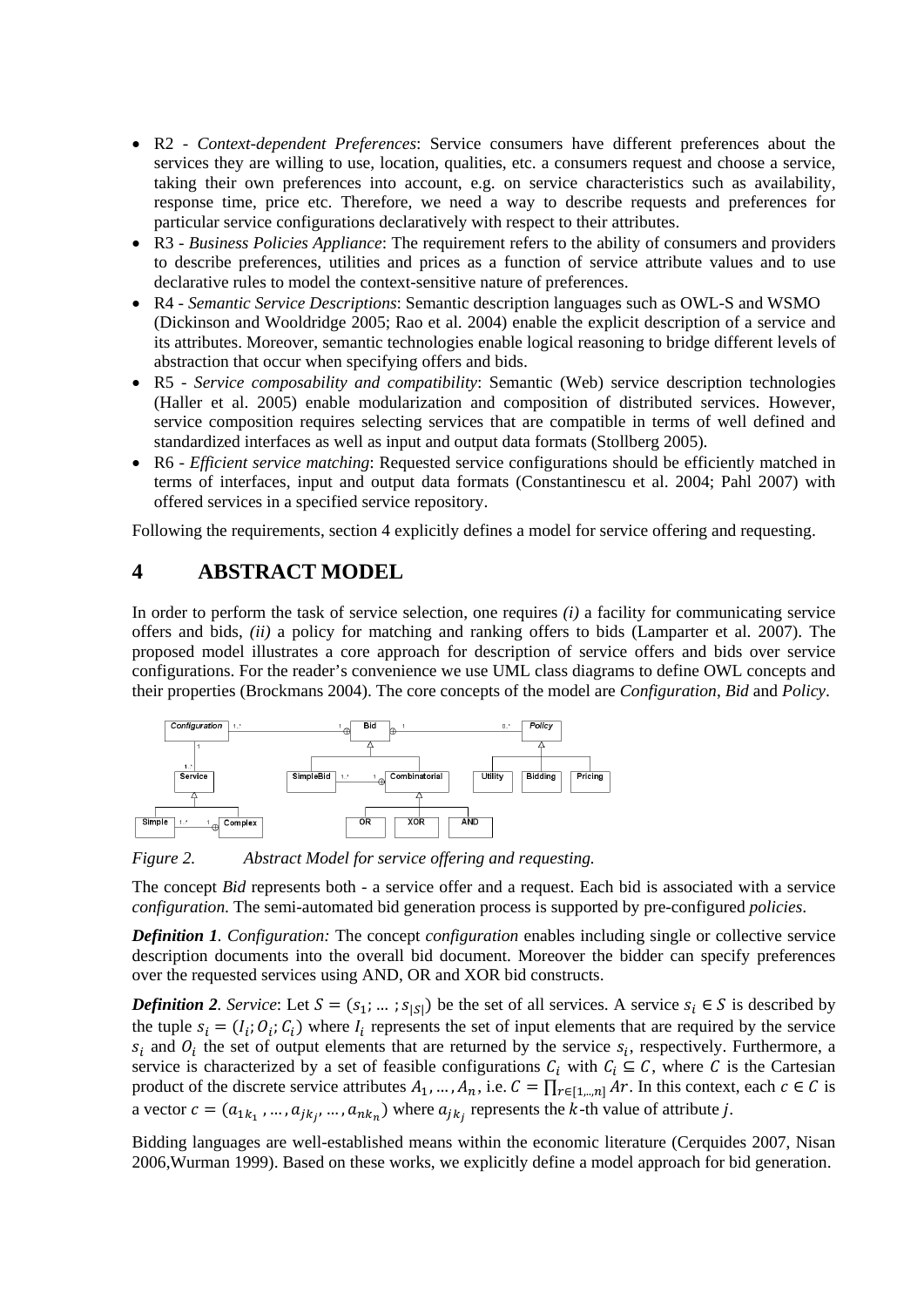*Definition 3. Bid:* Assume a set of providers  $P$  and consumers  $U$  as well as a set of bids  $B$ . A service bid is characterized by a vector  $b_n = (s_n, G_n)$ , where  $s_n \in S$  represents a service description and  $G_p: C_p \to \mathfrak{R}$  the pricing function that assigns a price to each configuration  $c \in C_p$  of the service  $s_p$ . We assume that the pricing function is described by an additive function, where  $g_i$  represents the pricing function of provider p or consumer u for attribute j. Weight function  $w_j^g$  can be used to adjust the influence of the different attributes on the price.

$$
G_p(c) = G_p\left(a_{1k_1}, \dots, a_{jk_j}, \dots, a_{nk_n}\right) = \sum_{j=0}^n w_j^g g_j\left(a_{jk_j}\right) \text{ with } \sum_{j=0}^n w_j^g = 1
$$

**Definition 4.** Simple bid: A simple bid consists of a  $(c_i, \pi_i)$  pair, where  $c_i$  is the offered or requested service configuration and  $\pi_i$  is the provider's reservation price or consumer's willingness to pay.

A consumer can allocate computational services from more than one provider, e.g. she can obtain a combination of services – CPU service from Sun and store the data using Amazon's S3.

*Definition 5. Combinatorial bid:* A combinatorial bid is a bid of the form  $(\sum \{op \{op \}\nolimits \{\sum \{op \}^*\}^*\}^+)$ , where  $\Sigma = C_i$  op  $C_j$ ,  $C_{i,j} \in C$  is a service configuration and  $op \in \{OR, AND, XOR\}$ . In particular OR bids are not capable of representing single item valuations even on two items, moreover it represents the aggregated willingness to pay for a certain subset. Using AND-bids, the bidder is willing to obtain all of the specified configurations at once, because CPU without storage is not worth for his application. The XOR construct implies that the bidder is willing to obtain at most one of these service configurations for the specified price.

*Definition 6: Policy:* The policy component is a logic part of the bid generation process. The *pricing policy* represents the price building function for a given configuration, the *bidding policy* is a decision function, which determines the bidding strategy. With *utility policies*, providers and consumers can specify criteria, which have to be maximized by the bidding process.

*Definition 7. Service Compatibility:* Let  $s_r$  be a service of provider r with the corresponding input  $I_r$ and output interfaces  $O_r$ . Analogously,  $s_p$  is a service of provider p with the inputs  $I_p$  and outputs  $O_p$ . Then, the service  $s_r$  is compatible to  $s_p$  iff  $I_p \in I_r$  and  $O_r \in O_p$ . A service compatibility is indicated by the notation  $s_r =_c s_p$ . The set  $C^r \in C$  contains all services that are compatible with a given service description  $s_r$ , i.e.  $C^r = \{s_p \in C | s_r = c \, s_p \}$ .

*Definition 8. Technical Matching:* Let  $b<sub>r</sub>$  be a consumer bid for service  $s<sub>r</sub>$  with the corresponding service description attributes  $A_r$ . Respectively, let  $b_p$  be a service offer containing the service  $s_p$  with the attributes  $A_p$ . Then,  $b_r$  technically matches  $b_p$  iff  $A_r \in A_p$  and  $s_r =_c s_p$ . A technical match is indicated by notation  $b_r =_t b_p$ . The set  $B_t^r \in B$  contains the service bids that technically match a given consumer bid  $b_r$ , i.e.  $B_t^r = \{b_p \in B | b_r =_t b_p \}$ .

*Definition 9. Economic Matching:* Let  $b_r$  be a consumer bid for service  $s_r$  with the corresponding price  $\pi_r$ . Analogously,  $b_p$  is a service offer containing the service  $s_p$  with price  $\pi_p$ . Then, bid  $b_r$ economically matches  $b_p$  iff  $b_r =_t b_p$  and  $\pi_r > \pi_p$ . An economic match is indicated by notation  $b_r =_e b_p$ . The set  $B_e^r \in B$  contains the service bids that economically match a given consumer bid  $b_r$ , i.e.  $B_e^r = \{b_p \in B | b_r =_e b_p\}$ .

## **5 SCHEMA EXTENSION FOR BIDS**

In this section we propose a schema extension for *bids* which is applied but not limited to de-facto XML-based description languages for job description and submission like JSDL (Anjomshoaa et al. 2005), JDL-GLUE (Laure et al. 2006) and WS-Agreement (Andrieux et al. 2007). WS-Agreement is a web services protocol for establishing agreement between two parties and therefore more suitable for negotiations than for auctions. WS-Agreement aims for a more generic level, thus service description in JSDL and JDL-GLUE can be included as part of it.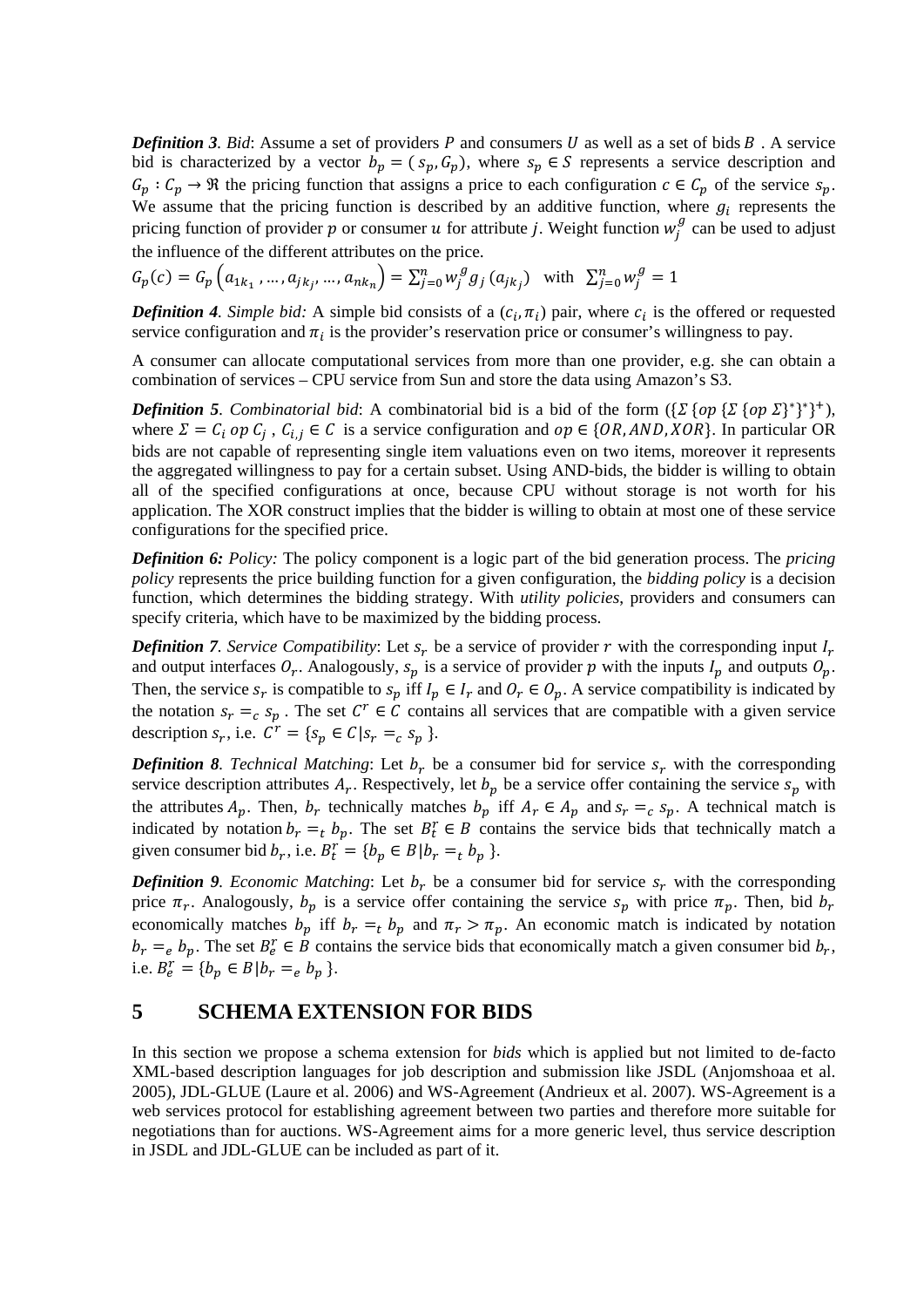We consider the following language extensions for a bid specification:

- *Type:* bid or offer
- *Participant:* a unique identification of the market participant
- *Price:* Represents the provider's, respectively consumer's price; In case of a deal, it represents the final price a consumer is paying to the provider; measurement unit is cent
- *Duration:* Represents the requested computational time measured in milliseconds
- *TimeToComplete:* represents information about a tentative or agreed completion time which can be reported from the provider. Optional component depending on the market mechanism
- *Currency:* Each valuation is associated with a currency
- *TimeValid:* The time in milliseconds a bid is valid. This extension is optional and depends on the used market mechanism (e.g. a continuous double auction)
- *Configuration:* This element provides the ability to bid for single or combination of service configurations specified with XOR, OR and AND bid constructs.

We propose following schema extensions for JSDL, JDL-GLUE and WS-Agreement:

 $\langle xsd:complexType name \rangle = "Bid Type"$  $\langle x, x \rangle$  is equence  $\langle x, x \rangle$  is equence  $\langle x, x \rangle$  is equence  $\langle x, x \rangle$  is equence  $\langle x, x \rangle$  is  $\langle x, x \rangle$  $<$  xsd: element ref = "duration" minOccurs = "1" maxOccurs = "1" />  $<$  xsd: element ref = "timeToComplete" minOccurs = "1" maxOccurs = "1" />  $<$  xsd: element ref = "timeValid" minOccurs = "0" maxOccurs = "1"/>  $\langle xsd : element ref = "type" minOccurs = "1" maxOccurs = "1"$  $\langle xsd : element ref = "participant" minOccurs = "1" maxOccurs = "1"$  $\langle x, x \rangle$  /  $\langle x, y \rangle = \langle x, y \rangle$   $\langle y, y \rangle = \langle y, y \rangle$  $\langle x \rangle \langle x \rangle$  : sequence  $\langle x \rangle \langle x \rangle$ : complexType  $\langle x \rangle$  $\langle x \rangle \langle x \rangle$  complex Type name = "Configuration Type" >  $\langle x, x \rangle$   $\langle x, x \rangle$ :  $\langle x, x \rangle$   $\langle x, x \rangle$   $\langle x, x \rangle$   $\langle x, x \rangle$   $\langle x, x \rangle$   $\langle x, x \rangle$   $\langle x, x \rangle$   $\langle x, x \rangle$  $\langle xsd : element ref \rangle = \langle AND \rangle / \rangle$  $\langle xsd : element ref = "OR" \rangle$  $\langle xsd : element ref \rangle = "service"$  $\langle x \rangle \langle x \rangle$  sequence  $\langle x \rangle \langle x \rangle$ : complexType  $\langle x \rangle$  $\langle x \rangle$  xsd: complexType name = "XOR Type" >  $<$  xsd: sequence  $>$   $<$  xsd: element ref = "XOR"/ $>$  $\langle xsd : element ref = "AND" \rangle$  $\langle xsd : element ref = "OR" \rangle$  $\langle x, x \rangle$  = "service"/> $\langle x, x \rangle$  =  $\langle x, x \rangle$  =  $\langle x, x \rangle$  =  $\langle x, x \rangle$  =  $\langle x, x \rangle$  =  $\langle x, x \rangle$  =  $\langle x, x \rangle$  =  $\langle x, x \rangle$  =  $\langle x, x \rangle$  =  $\langle x, x \rangle$  =  $\langle x, x \rangle$  =  $\langle x, x \rangle$  =  $\langle x, x \rangle$  =  $\langle x, x \rangle$  =  $\langle x, x \rangle$  =  $\langle x, x \rangle$  =  $\langle x, x$  $\langle xsd:complexType name = "ANDType" \rangle$  $\langle xsd: \text{sequence} \rangle \langle xsd: \text{element ref} \rangle = "XOR" \rangle$  $\langle xsd : element ref = "AND" \rangle$  $\langle xsd : element ref = "OR" \rangle$  $\langle x \rangle$   $\langle x \rangle =$   $\langle x \rangle$   $\langle y \rangle =$   $\langle y \rangle$   $\langle y \rangle$   $\langle y \rangle$   $\langle y \rangle$  $\langle xsd:complexType name = "ORType" \rangle$  $\langle xsd: \text{sequence} \rangle \langle xsd: \text{element ref} \rangle = "XOR" \rangle$  $\langle xsd : element ref \rangle = "AND"$  $\langle xsd : element ref = "OR" \rangle$  $\langle x \rangle$  < xsd: element ref = "service"/ $\langle x \rangle$  = sequence  $\langle x \rangle$  = sequence  $\langle x \rangle$  $\langle xsd:complexType name = "ServiceType" \rangle$  $\langle x, x \rangle = \langle x, y \rangle$  <  $\langle x, y \rangle$  attribute name  $\langle y, y \rangle$  =  $\langle y, y \rangle$  =  $\langle x, y \rangle$ . IDREF $\langle y, z \rangle$  sequence  $\langle y, y \rangle$  $\langle x \rangle$  /xsd: complexType  $>$  $\langle x \rangle \langle x \rangle = \langle x \rangle$  sate  $\langle x \rangle = \langle y \rangle$  and  $\langle y \rangle = \langle y \rangle$  type  $\langle y \rangle$  $\langle x \rangle$  is a set of the set of the set of the set of the set of the set of the set of the set of the set of the set of the set of the set of the set of the set of the set of the set of the set of the set of the set of the ൏ ݏݔ݀: ݈݁݁݉݁݊ݐ ݊ܽ݉݁ ൌ "ܱܴܺ" type ൌ"XOR\_Type"/  $\leq$  xsd: element name = "AND" type = "AND\_Type"/>  $\langle x \rangle \langle x \rangle = \langle x \rangle$  sate summary  $\langle x \rangle = \langle x \rangle$  type  $\langle x \rangle$  $\langle x \rangle$  < xsd: element name = "service" type = "Service\_Type"/>  $\langle x \rangle \langle x \rangle = \langle x \rangle$  < xsd: element name = "price" type = "xsd: double"/>  $<$  xsd: element name = "duration" type = "Service\_Type"/>  $<$  xsd: element name = "timeToComplete" type = "xsd: double" |>  $\langle x \rangle \langle x \rangle = \langle x \rangle$  /sd: element name = "timeValid" type = "xsd:long"/>  $\langle x \rangle \langle x \rangle = \langle x \rangle$   $\langle x \rangle = \langle x \rangle$   $\langle y \rangle = \langle y \rangle$   $\langle y \rangle = \langle x \rangle$   $\langle y \rangle$  type  $\langle y \rangle$  $\langle xsd : element name = "participant" type = "xsd:string" \rangle$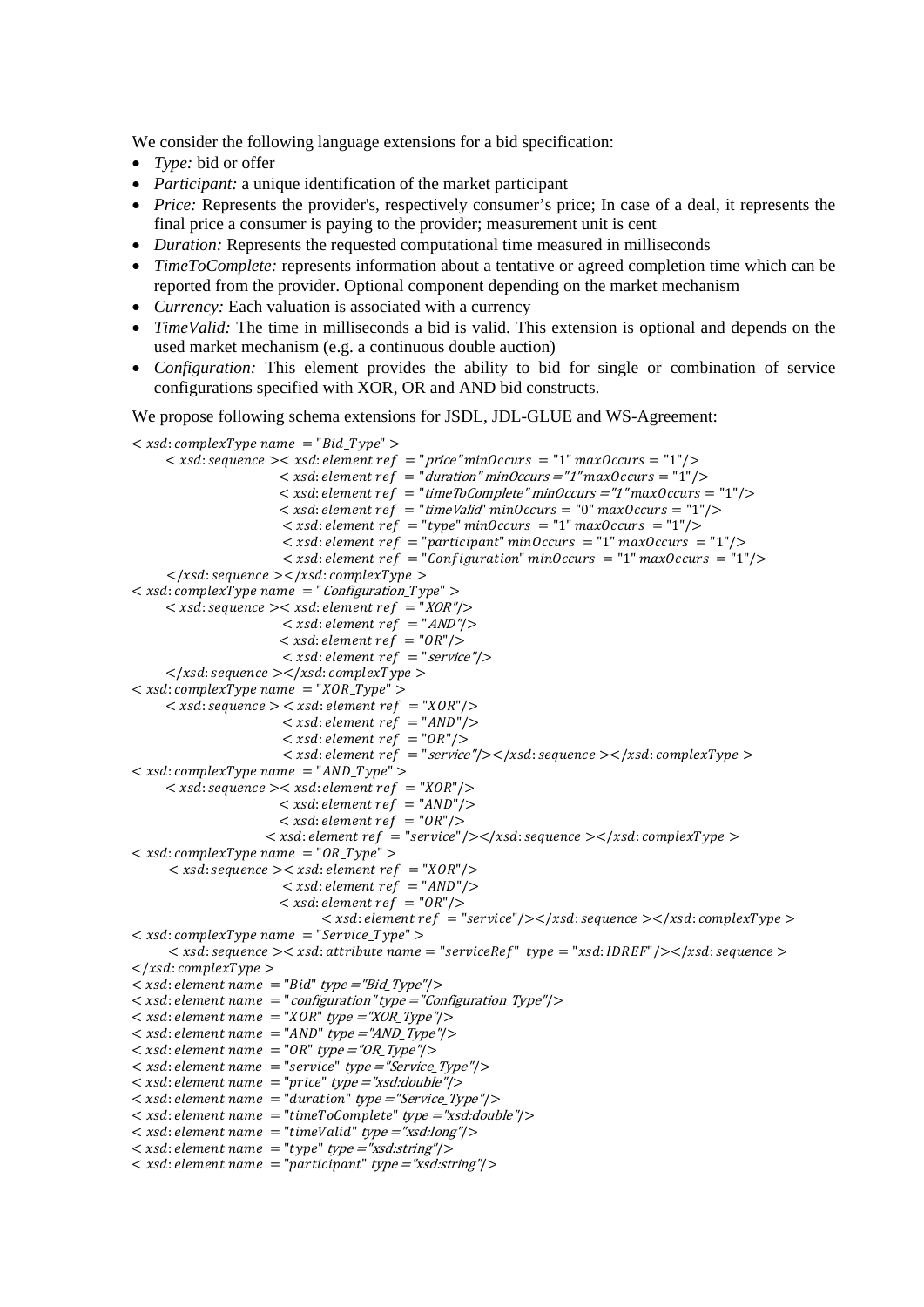# **6 POLICIES FOR AUTOMATED BIDDING**

Within this section, we present policies for the automated bid generation process. With pricing policies providers and consumers specify how the price for a given service configuration and quality is calculated. Utility policies specify the utility maximization functions. The bidding policy determines the bidding strategy i.e. the rules how, what and until when to bid in respect to the market mechanism.

## **6.1 Pricing and Utility Policies**

In the following pricing function *machinePrice*, a raw service (RS) or application service (ApS) price is calculated based on the service utilization – a common metric for pricing of computational resources (Mendelson et al. 1985), the service's reservation price and an increment. The machine price is dynamically adjusted based on pre-configured increments  $I_i$  and utilization bounds  $U_i$  (30-50%, 50-70% etc.). Following code snippet represents the pricing policy in JESS (Friedman-Hill et al. 2003):

```
(deffunction machinePrice (? reservationPrice ?utilization ? U1 ? U2 ? U3 ? I1 ? I2 ? I3)
  (i f (and (> = ?utilization 0)(\langle ?utilization ? U1) ) then (return (+)? reservationPrice 0))
   \vec{f}(t) = ?utilization ? U1(\langle t \rangle \langle t \rangle \langle t \rangle) then (\text{return } (+ ? \text{reservationPrice ? I1})else (if (and (<math>\ge</math> ? utilization?)(<math>\le</math> ? utilization?))) then (return (+ ?reservationPrice ? I2))else (return (+? reservationPrice ? I3)))))
```
The consumer's pricing policy *buyerPrice* returns a bid price based on the consumer's application *valuation* and the actual *releaseDate*. We assume that RS or ApS are mostly utilized between 7am and 8pm, so the consumer's valuation may depend on the urgency of her application. This pricing policy defines time-periods  $T_i$ ,  $T \in [0; 24)$  during which the price is (negative) incremented by  $I_i$ :

(deffunction buyerPrice (?valuation ?releaseDate ?T1 ?T2 ?T3 ?T4 ?I1 ?I2?I3)  $(if (and (>= ? releaseDate 0)(< ? releaseDate ? T1))$  then  $(return (+ ? valuation 0))$ else (if  $(and \ge 7$ releaseDate ? $T1)(\le$ ?releaseDate ? $T2)$ ) then  $(return (+ ? \text{ valuation ?}11))$  $else (if (and ( $\ge$ ?)*releaseDate* ? T2) ( $\ge$  *releaseDate* ? T3)) then (return (+?)*valuation* ? T2))$  $else ((+ ? *valuation ? I3))))))*$ 

We assume that the objective of a service provider is to maximize the user's satisfaction as well as her profit. A simple utility function which provides fair price-based scheduling based on the consumer's valuation v for a requested processing time p is presented by Heydenreich et al.:  $U_p = max \sum_j \frac{v_j}{p_j}$ 

Using this utility policy, the allocated jobs are prioritized in the provider's machine queue according to the ratio of consumer's valuation and requested processing time. A consumer is willing to execute her application (job) using a provider service. Ideally the job is allocated to a service, so e.g. the completion time (or some other objective) is minimized. Self-interested consumers, however, will be interested in minimizing their own completion time  $C$  and payments  $\pi$  based on their application's valuation *v*. The following consumer's policy (Heydenreich et al. 2006) implements this objective:  $U_i = \max \sum_m -v_i C_{i,m} - \pi_{i,m}$ 

## **6.2 Bidding Policies**

In the literature (Phelps 2007, Tenorio 1999) bidding strategies are commonly classified in:

- *Truth-Telling Strategy*: The truth-telling strategy places a bid equal to the provider's or consumer's valuation. Although it is a simple strategy, truth-telling is of fundamental importance, since in incentive-compatible mechanisms, this strategy guarantees to obtain the optimal pay-off for consumers no matter what strategies are adopted by the others. In budget-balanced double-auction mechanisms, on the other hand, this strategy is not dominant.
- *Equilibrium-Price Strategy*: Describes the case when consumers or providers hypothetically knowing the true equilibrium price of a service, so they can coordinate high efficiency outcomes in a wide variety of mechanisms regardless of incentive-compatibility properties.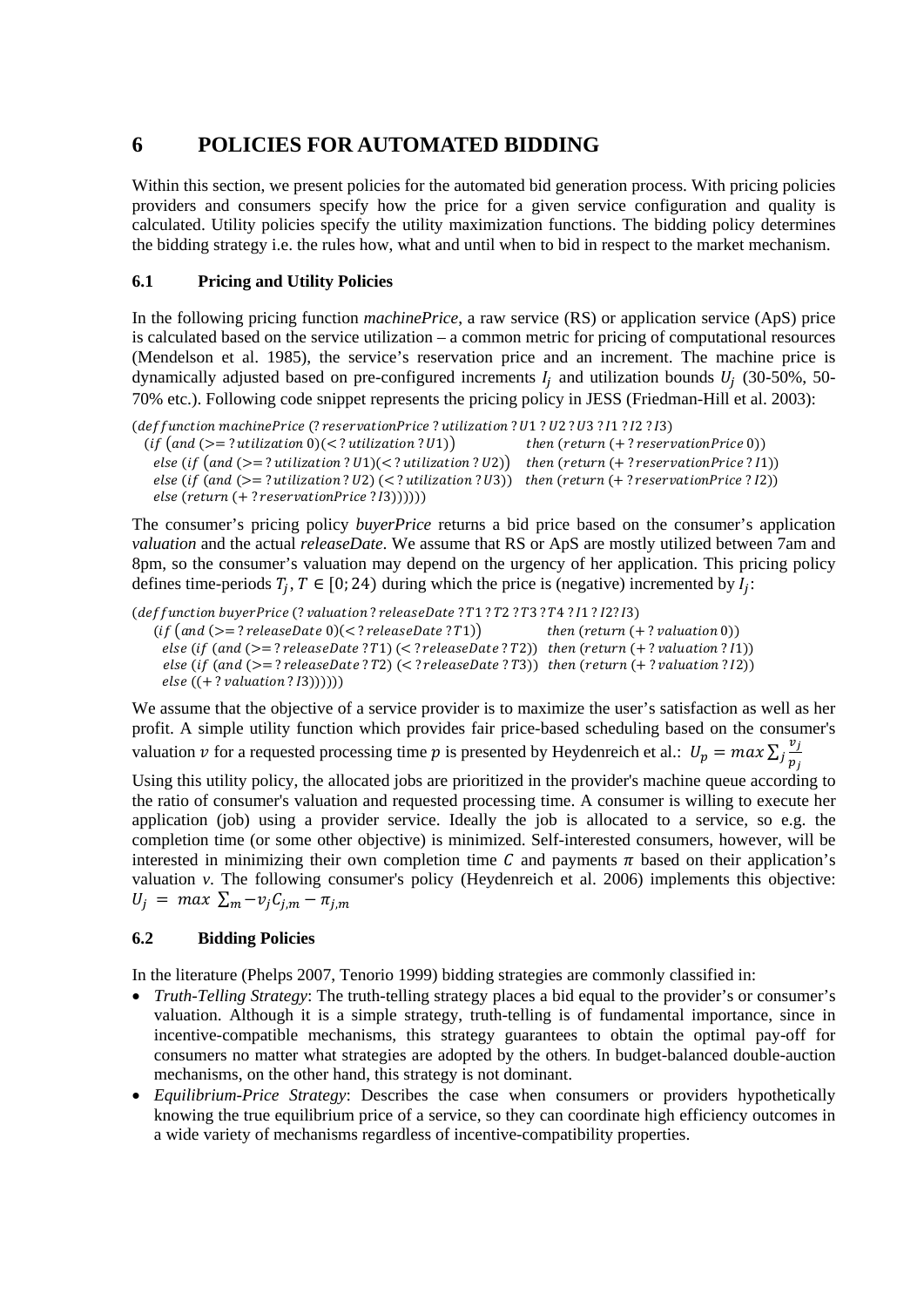• *Reinforcement-learning Strategies*: These strategies rely on feedback from interacting with the mechanism and can be used in any auction-based mechanism with scarce or no access of public market data. A prominent example is the Q-learning algorithm. To define a bidding strategy, the algorithm requires a definition of states, the admissible actions in each state, the returned reward in each state as well as the policy for changing the state and selecting the best action. A commonly used greedy policy is to select the action that yields the highest Q-value for a given state.

## **7 EVALUATION**

The section starts with analysis of the proposed model for automated service provisioning and usage and gives an example of the specified bidding language. Finally, it presents simulation results of the implemented prototype.

## **7.1 Technical analysis**

In section 4 we introduced a core model for trading Internet services. Using policies, a provider or consumer is able to configure price, utility functions and bidding strategies for the automated service provisioning and usage (R3). For the concept *configuration* we assume the usage of standardized service ontology and require the *id* of the described service as a part of the bid document. Using the concept *simple bid* a consumer or provider is able to specify a price for a raw service (scenario 1) or application service (scenario 2) configuration, whereas the usage of logical operators XOR, AND or OR enables the specification of more complex service configurations (scenario 3).

In the following example we demonstrate the usage of the bidding language proposed in section 5 in respond to requirements R1and R2. Suppose a consumer is requesting a complex service for the duration of 2 hours, which can be covered either by configurations  $s_1$  or  $\{s_2 \text{ AND } s_3\}$ , each of them achieving a similar outcome. The maximum consumer's price for one of them amounts 1.8 EUR:

```
\langle ext:Bid \rangle \langle ext:price \rangle = 1.80 \langle ext:price \rangle\langle ext: duration > 7200000 \langle /ext: duration >\langle ext: timeValid > 1000000 \langle /ext: timeValid >\langle ext: type \rangle bid \langle ext: type \rangle< Configuration > < XOR > < Service serviceRef = \sqrt{5} \sqrt{2} \sqrt{2} \sqrt{2} \sqrt{2} \sqrt{2} \sqrt{2} \sqrt{2} \sqrt{2} \sqrt{2} \sqrt{2} \sqrt{2} \sqrt{2} \sqrt{2} \sqrt{2} \sqrt{2} \sqrt{2} \sqrt{2} \sqrt{2} \sqrt{2} \\langle Service service Ref = "s3" \langle > \rangle /AND > \langle /XOR > \langle /Configuration \rangle
```
 $\langle$ /ext: Bid >

This proposed bidding language extension (section 5) enables the specification of single price for single service configuration, but also for combination of configurations. Based on specified price the market mechanism should find a suitable service allocation and respectively calculate the payments. The bid and policy components are motivated by the fact that computational, data mining and financial services are often charged for a fee and the increasing demand and supply requires an automated approach for providing and matching of Web services. This is especially essential for companies providing large-scale computational services, but also "large-scale" applications e.g. video-processing, computer aided design and simulations. Using the model and the bidding language, an autonomous agent can be configured with policies and service configurations in order to trade their services automatically on the service market. On the other side such agents can also be used in a similar way by customers who use applications regularly. Application providers using raw services on demand or reusing existing services in order to minimize development costs and time can also benefit from using autonomous agents. This model approach applied to raw services is evaluated in the following section.

## **7.2 Simulation**

The implemented prototype (Figure 3) consists of two types of implemented agents – Job (consumer) agent and machine (provider) agent. Each machine agents uses the same pre-configured pricing policy and each job-agent the same utility policy (section 6), which are loaded into the rule-engine JESS. The agents are adopting the truth-telling bidding strategy for reporting the job requirements and payments.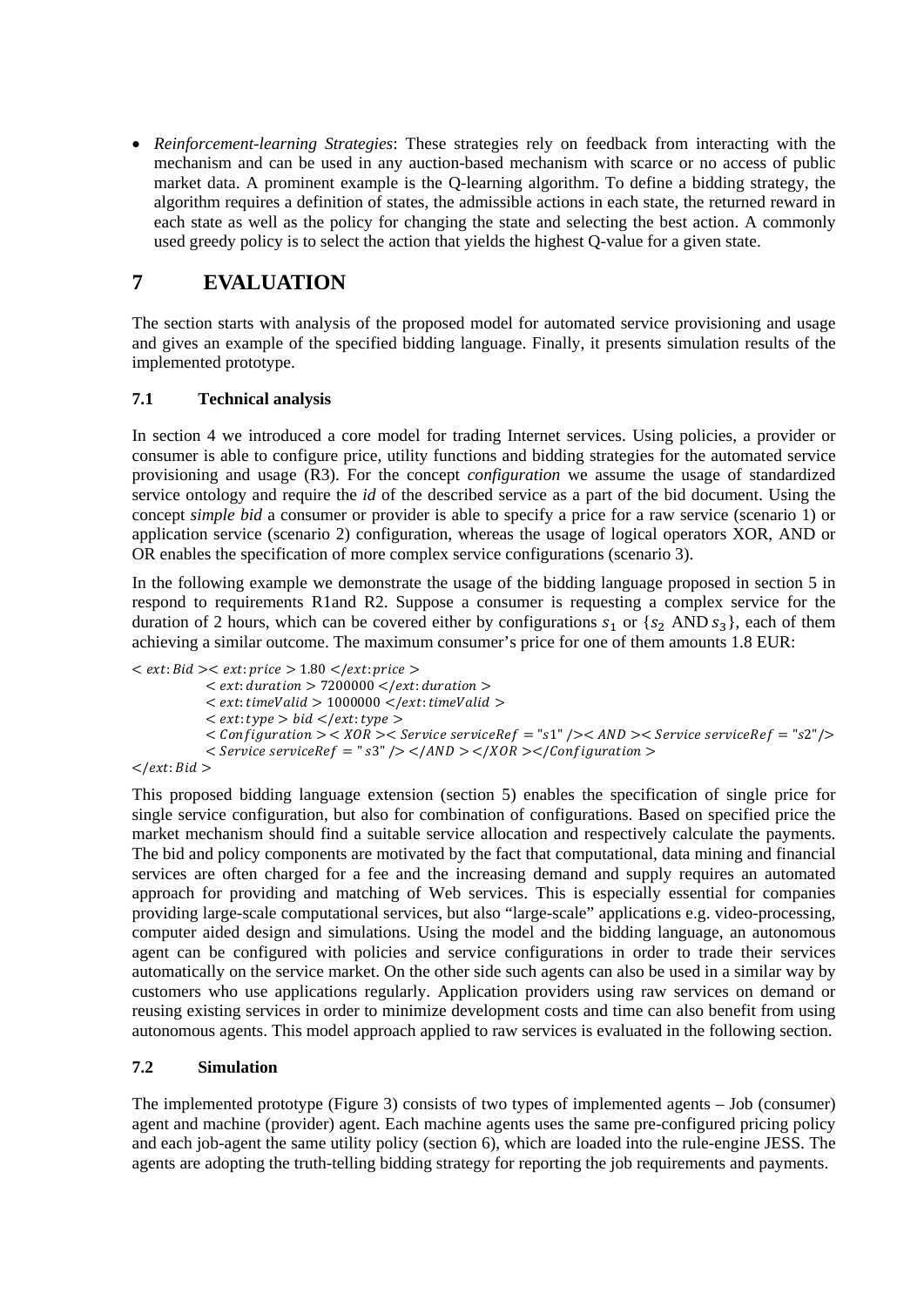

*Figure* 3. *A* A prototype implementation of the specified model.

Each job and machine agent submits a bid in form of extended JSDL file (section 5) for a raw service (scenario 1). The service market (SEM) component implements two allocation mechanisms - FIFO as Each job and machine agent submits a bid in form of extended JSDL file (section 5) for a raw service (scenario 1). The service market (SEM) component implements two allocation mechanisms – FIFO as variant of a technical sc in Heydenreich et al. 2006. The DLGM mechanism aims to minimize the total weighted completion time  $\sum w_j C_j$  across all jobs, hence maximizing their utility. Based on the assumptions of DLGM, we consider that the provided machines are homogeneous and their CPU, storage and OS technical description always match the consumer requirements. DLGM comprises following three steps:

- *Step 1 Job submission*: on a release date  $r_j$  of job j a job-agent submits a bid to the SEM requesting a computational service for the duration  $d_j$  and waiting costs  $c_j$ . The waiting costs of a job express the costs for waiting one additional time unit in the machine's waiting queue. The SEM in the case of DLGM forwards the request to all registered machines  $m \in M$ .
- *Step 2 Real-time planning*: Based on the received information, the machines perform real-time planning based on a local scheduling policy – if job *j* has a higher priority value than  $k \Leftrightarrow \frac{c_j}{d_j} \ge \frac{c_k}{d_k}$ then  $j$  is scheduled before job  $k$  in the waiting queue. Depending on the current local waiting queue, the machine *i* reports a tentative (ex-ante reported) completion time  $\tilde{C}$  and payment  $\tilde{\pi}$  to the agent of job *j* (Heydenreich et al. 2006). The payment  $\tilde{\pi}$  contains the aggregated compensations to all job-agents whose jobs are currently waiting at machine *i* and are delayed due to allocation of *j*.
- Step 3 *Machine selection*: Upon receiving information about its tentative completion time and required payments, the job-agent makes a binding decision to queue at certain machine *i*, and pays  $\tilde{\pi}$  to the delayed jobs.

pays  $\tilde{\pi}$  to the delayed jobs.<br>In order to evaluate the two mechanisms within the prototype, we ran six settings (Table 1), whereas each setting comprised 5 machines agents. Each setting was run in 25 rounds with the duration of 1000 time units. To increase the competition in the market, across the course of these settings, we successively increased the Poisson-based arrival rate of jobs from  $\lambda = 0.2$  to  $\lambda = 1.0$  as listed in Table 4, which also specifies the random choices of the durations and weights.

| <b>Setting</b>                                                  |                                                | S2  | S3  | S4  | S5  | S6   |  |
|-----------------------------------------------------------------|------------------------------------------------|-----|-----|-----|-----|------|--|
| Arrival time $\lambda$ of the Poisson-based release dates $r_i$ |                                                |     |     |     |     |      |  |
| Actual number of jobs                                           | 208                                            | 440 | 559 | 686 | 795 | 1050 |  |
| Duration $d_i$                                                  | Normal distribution with mean 9 and variance 3 |     |     |     |     |      |  |
| Weighting costs $c_i$                                           | Normal distribution with mean 9 and variance 3 |     |     |     |     |      |  |

*Table* 1. S Simulation settings

The results of the simulations are summarized in Table 2. The utilization being defined as the number of jobs where the mechanism is busy divided by the total number of time slots represents a good metric for expressing the level of competition. As all two mechanisms do not impose price bounds like job budgets, utilization is identical for all three mechanisms. For an arrival rate of  $\lambda = 0.2$  with a job sequence of 208 jobs, the machines are only used 38 % of the time. When the size of the job sequence increases to 559 jobs, the utilization rate grows up to 77 %, and the machines are fully utilized for settings with more than 700 jobs. When the competition is low, technical schedulers achieve as good welfare (i.e. total weighted completion time) as DLGM does. However, with increasing utilization, technical schedulers are starting to perform worse than market mechanisms. When competition is extremely high, FIFO generates about 13 % higher overall waiting costs than DLGM. on we<br>we call M<br>f a M me, all and md<br>as a M me, all and md<br>as OO we ce of book<br>be ce of oor of h, is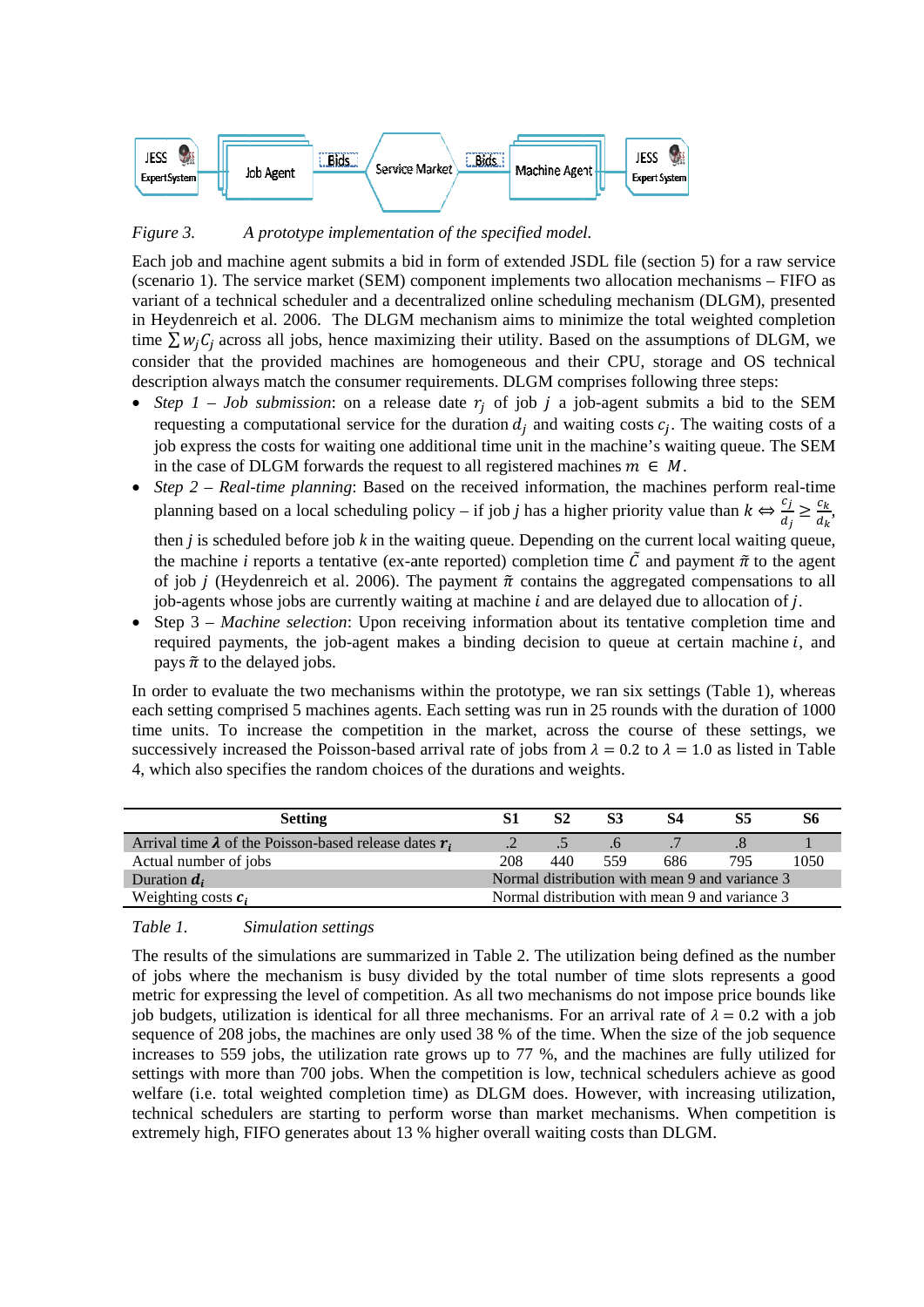| <b>Metric</b> | <b>Mechanism</b> \Setting | S1      | S <sub>2</sub> | S <sub>3</sub>   | S4        | S <sub>5</sub> | S6        |
|---------------|---------------------------|---------|----------------|------------------|-----------|----------------|-----------|
| Utilization   | All mechanisms            | 38%     | 77%            | 91%              | 100%      | 100%           | 100%      |
| Aggregated    | <b>FIFO</b>               | $-916K$ | $-1.993K$      | $-2.676K$        | $-3,633K$ | $-5.046K$      | $-8,784K$ |
| waiting cost  | DLGM                      | $-916K$ | $-2.001K$      | $-2,650K$        | $-3,340K$ | $-4,370K$      | $-7,042K$ |
| Positive      | <b>FIFO</b>               | $0\%$   | 0%             | 0%               | $0\%$     | $0\%$          | $0\%$     |
| Compensations | <b>DLGM</b>               | 1%      | 7%             | 16%              | 18%       | 23%            | 34%       |
| Lateness      | FIFO                      |         |                |                  |           |                |           |
| Time periods  | DLGM                      | .002    | .073           | $\overline{.}13$ | 8.72      | 20.73          | 58.99     |

*Table 2. Simulation results – FIFO vs. DLGM* 

This result is rather straightforward, as technical schedulers do not account for the relative urgency of jobs, specified indirectly with the application valuation. The lateness metric measures the time difference between ex-post and tentative completion time.

## **8 CONCLUSIONS AND OUTLOOK**

In this paper we introduce three business scenarios for trading Web services, section 2. Based on these, section 3, we derive design requirements for semi-automated trading. Section 4 present and explicitly defines a core model for trading Internet services. Using the model, in section 5 we specify bid extensions for common resource and service description languages as well as present policies for automated bidding, section 6. We evaluate our model, first, by analyzing the introduced concepts and giving an example for a bid specification using the specified extensions. Secondly, we show simulation results from the implemented prototype showing the appliance and flexibility of the model.

Since there is no known ontology, which explicitly defines and categorize service and quality attributes like required in scenarios two and three (R5), the next steps will include the design and development of such simple core service ontology. For the definition of the core concepts and attributes we will employ web service repositories like *seekda* (www.seekda.com) and *QWS* (www.uoguelph.ca/~qmahmoud/qws). Moreover, to evaluate the efficiency and applicability of an economic and technical matching of Web services (R5, R6) we are elaborating algorithms validating the composability and compatibility of service descriptions as well as suitable matching algorithms, in form of market mechanism, for allocating bids and offers of application and complex services.

## References

Andreozzi, S.; Ehm, F. and Field, B. (2007), GLUE Specification v. 2.0, GLUE-Working group.

- Andrieux, A., Czajkowski, K., Dan, A., Keahey, K., Ludwig, H., Nakata, T., Pruyne, J., Rofrano, J., Tuecke, S., and Xu, M. (2007), Web Services Agreement Specification (WS-Agreement).
- Anjomshoaa, A., Brisard, F., Drescher, M., Fellows, D., Ly, A., McGough, S., Pulsipher, D., and Savva, A. (2005) Job Submission Description Language (JSDL) Specification, p. 15.
- Benatallah, B., Hacid, M.S., Leger, A., Rey, C., and Toumani, F. (2005), On automating Web services discovery, The VLDB Journal The International Journal on Very Large Data Bases, pp 84-96.
- Berardi, D., Calvanese, D., De Giacomo, G., and Mecella, M. (2006), Automatic Web Service Composition: Service-tailored vs. Client-tailored Approaches, Proc. AISC).
- Bichler, M. and Kalagnanam, J.(2005), Bidding Languages and Winner Determination in Multi-Attribute Auctions, European Journal of Operational Research, pages 380-394
- Brockmans, S., Volz, R., Eberhart, A. and P. Löffler (2004), Visual modeling of OWL DL ontologies using UML. In S. M. et al., editor, Proc. of the 3rd International Semantic Web Conference, pages 198–213, Hiroshima, Japan, Springer LNCS.
- Cerquides, J., Endriss, U., Giovannucci, A., and Rodriguez-Aguilar, J.A. (2007), Bidding Languages and Winner Determination for Mixed Multi-unit Combinatorial Auctions, Proc. of the Twentieth International Joint Conference on Artificial intelligence (IJCAI 2007), Hyderabad. India, January